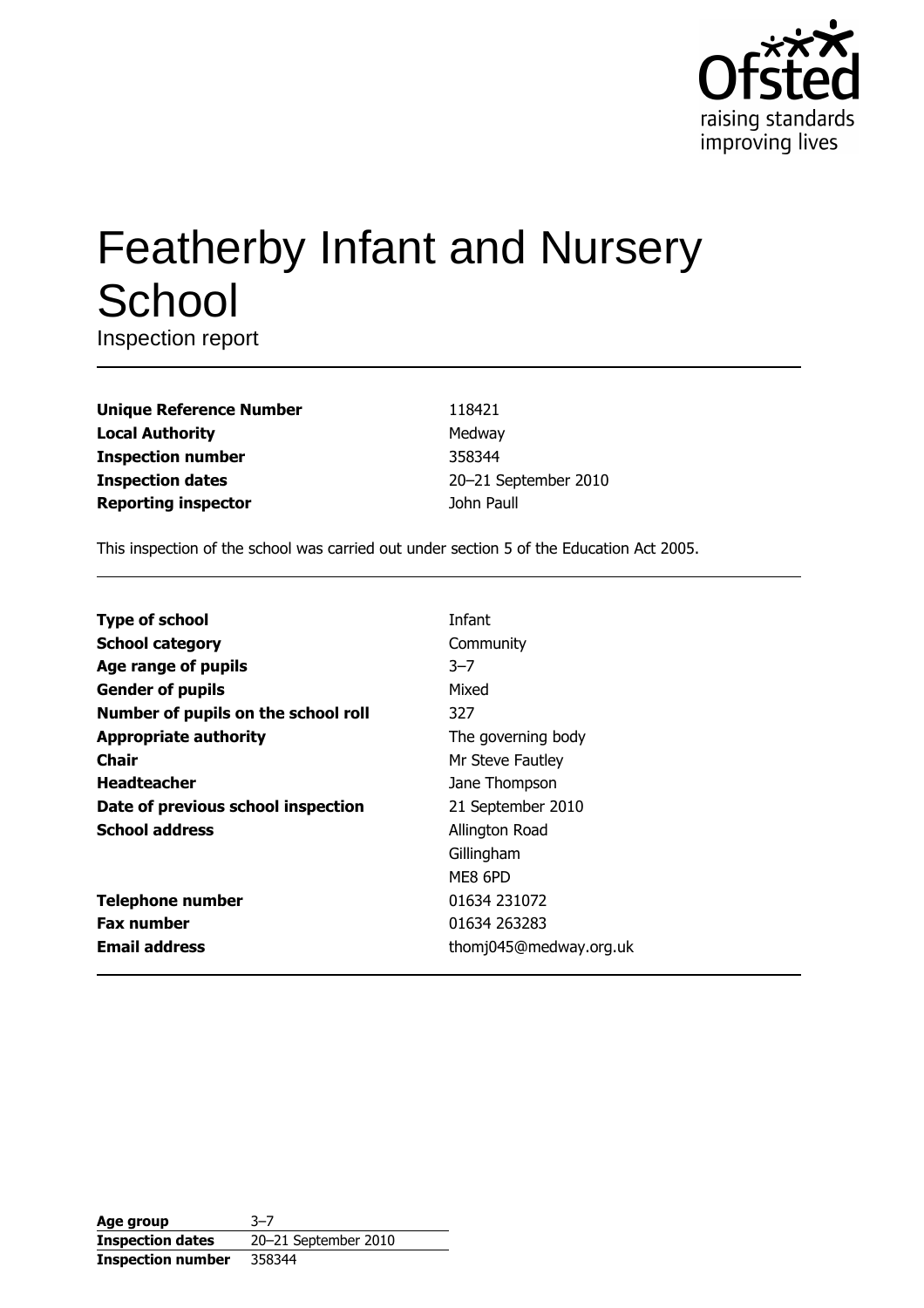The Office for Standards in Education, Children's Services and Skills (Ofsted) regulates and inspects to achieve excellence in the care of children and young people, and in education and skills for learners of all ages. It regulates and inspects childcare and children's social care, and inspects the Children and Family Court Advisory Support Service (Cafcass), schools, colleges, initial teacher training, work-based learning and skills training, adult and community learning, and education and training in prisons and other secure establishments. It assesses council children's services, and inspects services for looked after children, safeguarding and child protection.

Further copies of this report are obtainable from the school. Under the Education Act 2005, the school must provide a copy of this report free of charge to certain categories of people. A charge not exceeding the full cost of reproduction may be made for any other copies supplied.

If you would like a copy of this document in a different format, such as large print or Braille, please telephone 0300 1234 234, or email enquiries@ofsted.gov.uk.

You may copy all or parts of this document for non-commercial educational purposes, as long as you give details of the source and date of publication and do not alter the documentation in any way.

To receive regular email alerts about new publications, including survey reports and school inspection reports, please visit our website and go to 'Subscribe'.

Royal Exchange Buildings St Ann's Square Manchester **M2 7I A** T: 0300 1234 234 Textphone: 0161 618 8524 E: enquiries@ofsted.gov.uk W: www.ofsted.gov.uk © Crown copyright 2010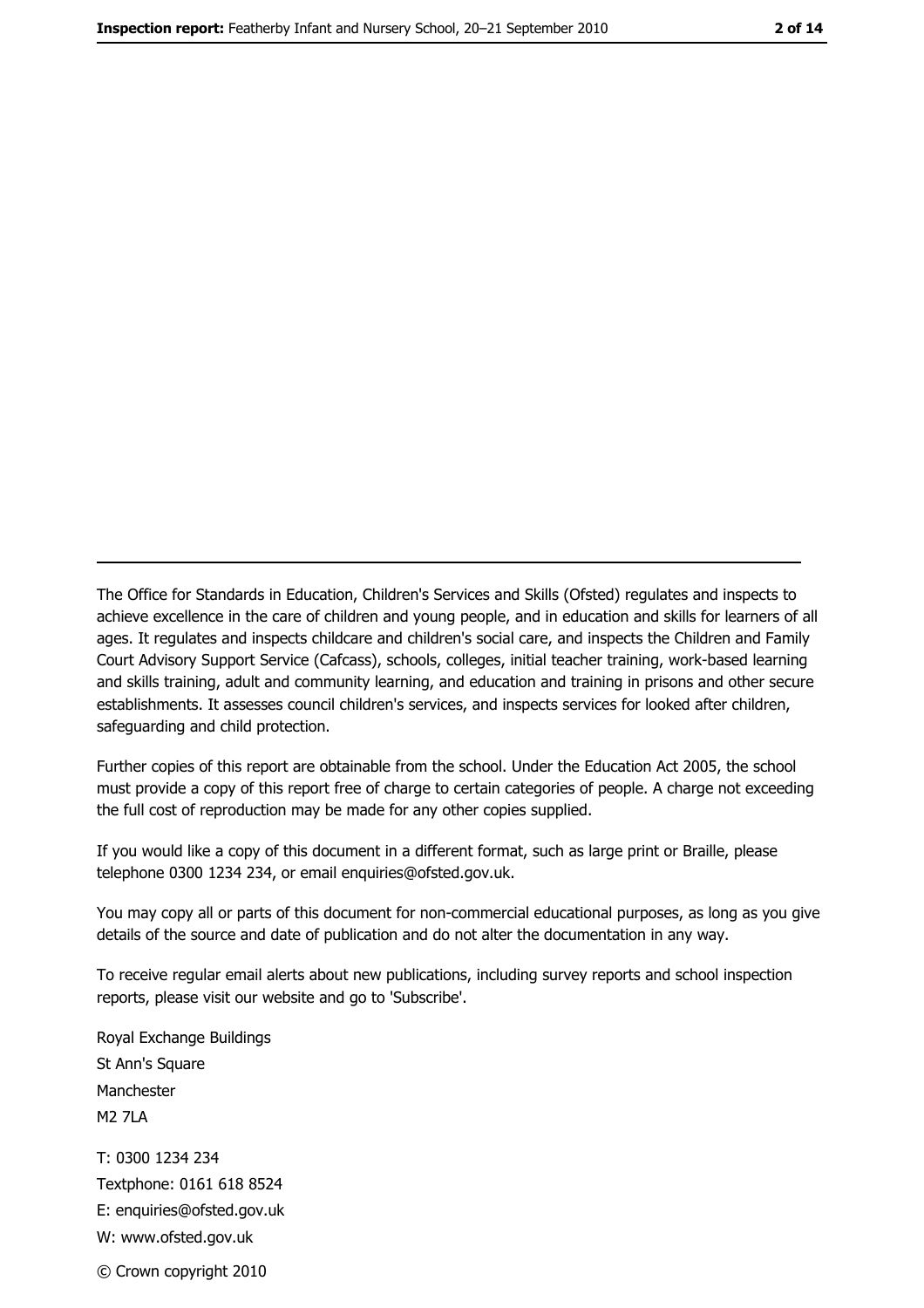# **Introduction**

This inspection was carried out by three additional inspectors. They observed the school at work and visited 14 lessons involving 12 different teachers. Views expressed in 56 parental questionnaires were taken into account, as were those in staff questionnaires. Meetings also took place between inspectors and staff, the governing body, parents and carers, and pupils. Documents related to the safeguarding of pupils, future planning, pupils' current work, and the assessment and tracking of their progress were scrutinised.

The inspection team reviewed many aspects of the school's work. It looked in detail at the following:

- $\blacksquare$ Whether steady improvements in pupils' attainment are sustainable.
- The accuracy of the school's self-evaluation, especially of arrangements for care,  $\blacksquare$ quidance and support of pupils and how these aspects are related to outcomes.
- How well governors and senior leaders have responded to the previous inspection  $\blacksquare$ report.
- Senior leaders' and the staff's evaluations of the school's involvement in building  $\blacksquare$ community cohesion.

# **Information about the school**

Featherby Infant and Nursery School is much larger than the average. The proportion of pupils from minority ethnic backgrounds is below the national figure, although it is rising steadily. Only very few pupils are at early stages of learning English as an additional language. The proportion of pupils with special educational needs and/or disabilities is below average. Most of these pupils are identified with moderate learning and/or speech and language difficulties. The proportion known to be eligible for free school meals is also below average.

The Sunshine Featherby Pre-School and Out of School Club operates on the site. This provision is privately managed and run, and is subject to a separate inspection and report.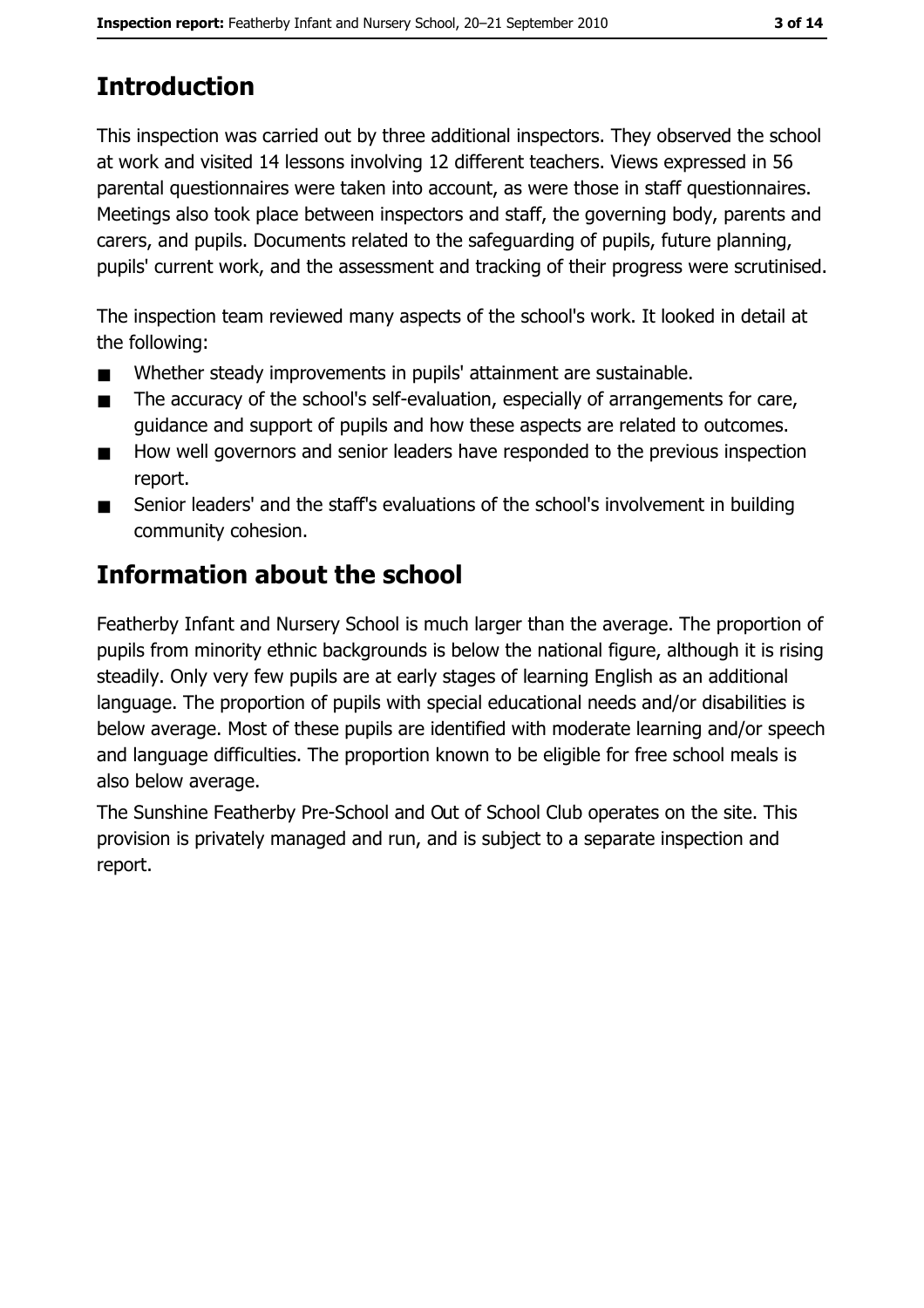# **Inspection judgements**

## Overall effectiveness: how good is the school?

#### The school's capacity for sustained improvement

#### **Main findings**

This good school has improved well since its previous inspection. One parent wrote, 'Feartherby Infants and Nursery is a wonderful school. It is well run. The children receive a good education in a very caring environment.' This opinion is typical of the vast majority that were received and the judgements of the inspection team support it. The school's senior leaders, staff and governors use accurate self-evaluations of their performance to establish what should be improved and act on the findings accordingly. They completely '...understand parents' need for contact', was the comment of another parent. The staff use parents' and carers' views as part of the process of identifying pupils' needs effectively, whatever these needs might be. Partly in response to these views, for example, attainment in reading, writing and mathematics has risen and is currently above average. Pupils' learning and progress are good. An initiative known as 'reading recovery' has been particularly effective in raising the attainment of girls and boys, reflecting good procedures for ensuring equality of opportunity. Other outcomes, including pupils' behaviour and spiritual, moral, social and cultural development, and those related to pupils' feelings of well-being, are consistently good. Successful improvement is also evident in ensuring the availability of all areas of learning outdoors for children of Reception age. Such developments point to a good capacity for continuing improvement.

Care, guidance and support are outstanding, mainly because partnerships with parents and carers and with agencies outside the school are remarkably strong. The effect of this is most evident in the support that pupils and families in any type of social distress receive. This is another reason why achievement is good, as barriers to learning are removed for pupils whose progress might otherwise be badly slowed or even prevented. The quality of teaching and the curriculum are good, although the consistency of these aspects is greater in the Early Years Foundation Stage. This is where the responses to fluctuations in children's progress, picked up from ongoing assessment or formal data, are reflected more quickly in what is taught.

All staff, including senior and subject leaders, led very effectively by the headteacher, accept responsibility for different aspects of the school's work and manage them effectively. Safeguarding, including the vetting of staff and child protection, are taken seriously with statutory requirements fully in place. Governors know the school well and are closely involved in making and quiding decisions. The headteacher and governors have audited the school's involvement in building community cohesion and have correctly identified that what the school does locally is very strong, although national and global dimensions are less developed.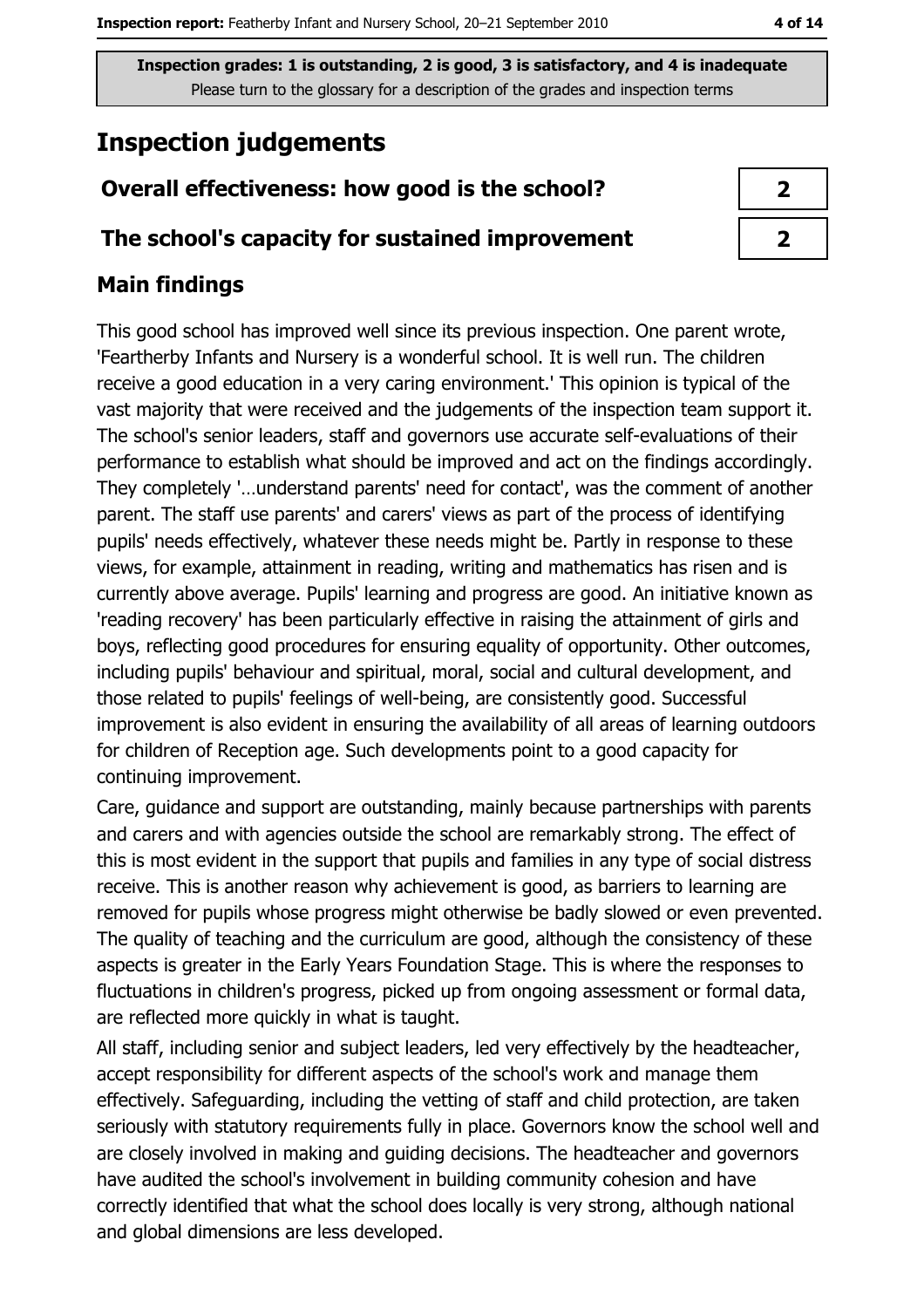#### What does the school need to do to improve further?

- Ensure that information about assessments of pupils' progress and how individuals  $\blacksquare$ learn are used as effectively as possible to adapt teaching and the curriculum, by
	- making sure that all staff are fully aware of all available information about pupils' progress
	- ensuring that the response to such information is as quick and thorough as possible.
- Exploring and introducing ways of building the national and global elements of  $\blacksquare$ community cohesion

#### **Outcomes for individuals and groups of pupils**

Attainment has improved well since the school's 2008 inspection. Pupils in Year 2 demonstrate good understanding of number. They demonstrated this clearly in a lesson when they practised number bonds, adding and subtracting successfully up to 20. More able pupils went further and were often very quick in their responses. Pupils also know many important properties to help them identify shapes. They read and write effectively and enjoy their achievements. These are seen in work on display and in their books, which reflect the assessments of their learning. In 2009, when results for reading, writing and mathematics were combined, the outcome was significantly above average. In 2010, the proportion of pupils whose assessments in reading, writing and mathematics match expected levels for their age increased even further. The school's own records for tracking progress also indicate that learning is good and builds effectively through the school. This is evident for pupils of different ethnicity or with a range of social and other needs. In a lesson in Year 1, pupils acquired knowledge of new letter sounds effectively. Support for pupils with special educational needs enabled them to build on their current understanding and skills. Much good artwork is emerging, as seen in displays that are on view in the building, even near the start of a new school year. Pupils in the choir also sang with great pleasure and accuracy during a lunchtime meeting.

Other outcomes are also good. Pupils state that they feel safe and are cared for and their behaviour is good in lessons, on the playground and around the building. They know right from wrong and demonstrate this in helpful and polite actions. They listen attentively in assemblies and adopt reverent and serious attitudes when appropriate. A very enthusiastic group, known as 'Peacemakers', has received training to help in mediating any disputes that might arise between pupils. Much evidence of its effectiveness is evident, making a very strong contribution to the school as a cohesive community. Pupils are also very willing to raise money for charities, although their direct knowledge and involvement with children in communities further afield is not as apparent. Pupils know much about healthy foods and nearly all of them enjoy exercise and physical education, reflecting the award of a Healthy School certificate. The acquisition of skills that support future well-being is good, reflecting pupils' strengths in

 $\overline{\mathbf{2}}$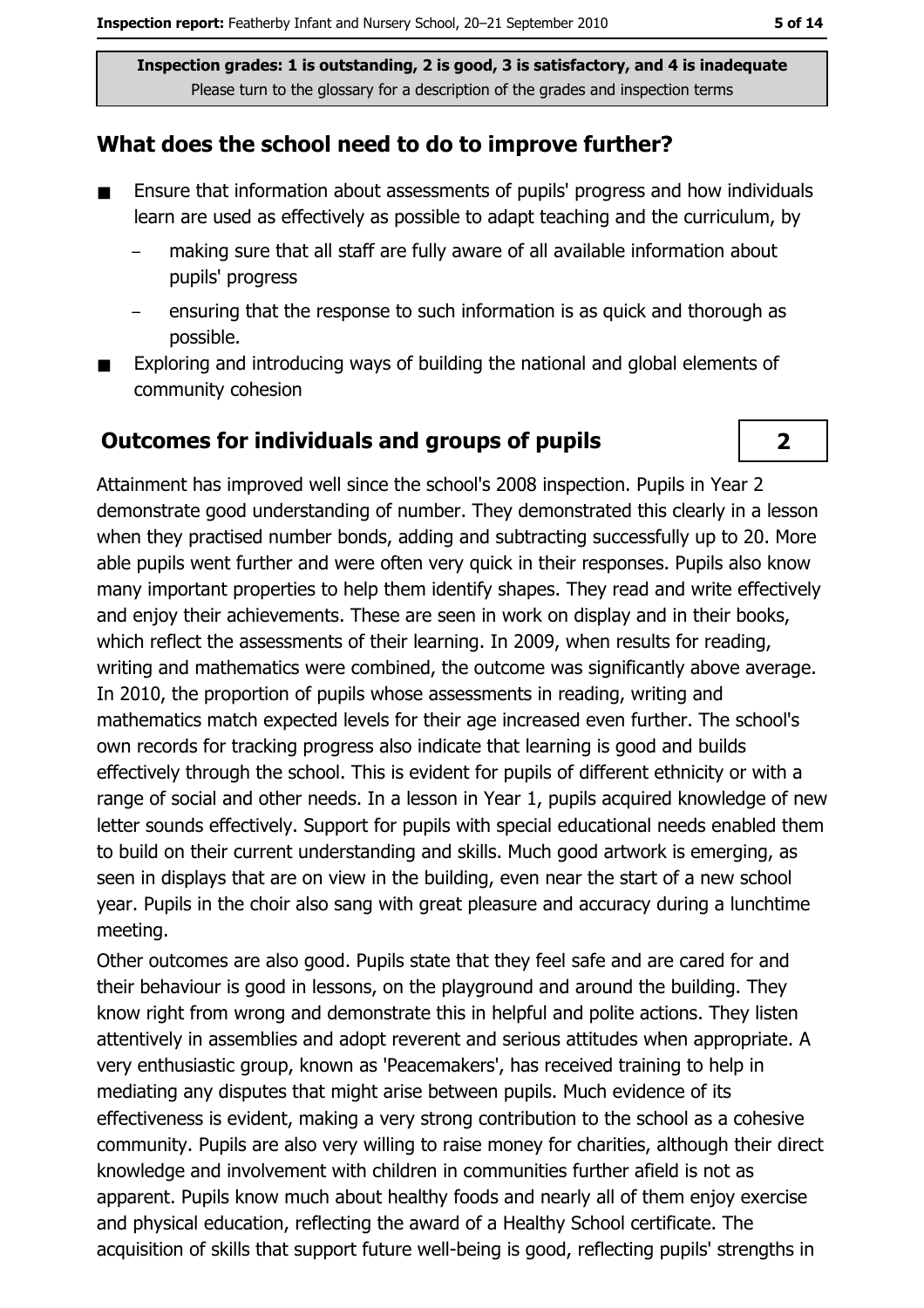sociability, literacy, numeracy, and information and communication technology. Attendance is currently average, although improving steadily.

These are the grades for pupils' outcomes

| Pupils' achievement and the extent to which they enjoy their learning                                                     |                         |  |
|---------------------------------------------------------------------------------------------------------------------------|-------------------------|--|
| Taking into account:<br>Pupils' attainment <sup>1</sup>                                                                   | 2                       |  |
| The quality of pupils' learning and their progress                                                                        | $\mathcal{P}$           |  |
| The quality of learning for pupils with special educational needs and/or<br>disabilities and their progress               | $\overline{2}$          |  |
| The extent to which pupils feel safe                                                                                      | 2                       |  |
| <b>Pupils' behaviour</b>                                                                                                  | $\mathbf{2}$            |  |
| The extent to which pupils adopt healthy lifestyles                                                                       | $\overline{\mathbf{2}}$ |  |
| The extent to which pupils contribute to the school and wider community                                                   |                         |  |
| The extent to which pupils develop workplace and other skills that will<br>contribute to their future economic well-being |                         |  |
| Taking into account:<br>Pupils' attendance <sup>1</sup>                                                                   | 3                       |  |
| The extent of pupils' spiritual, moral, social and cultural development                                                   | 2                       |  |

## How effective is the provision?

Teaching is good. Teachers manage pupils well and most lessons proceed with little interruption. Time during which pupils concentrate on activities and learning is therefore invariably used well, contributing to their good behaviour and progress. Short sessions at the end of lessons are used well to assess what pupils have learnt and thereby to fill gaps in learning and consolidate progress. However, this is not always balanced by similar uses of good quality ongoing assessment at other stages in lessons. Teachers use a lot of information on pupils' prior learning, available in assessment records, to adapt both teaching and curricular content alike. On occasions, however, weaker teaching occurs when work is not sufficiently matched to pupils' different learning needs.

Teachers and teaching assistants alike are very aware of pupils who require guidance and extra reassurance to support their concentration and enjoyment. This is provided to

The grades for attainment and attendance are: 1 is high; 2 is above average; 3 is broadly average; and 4 is low.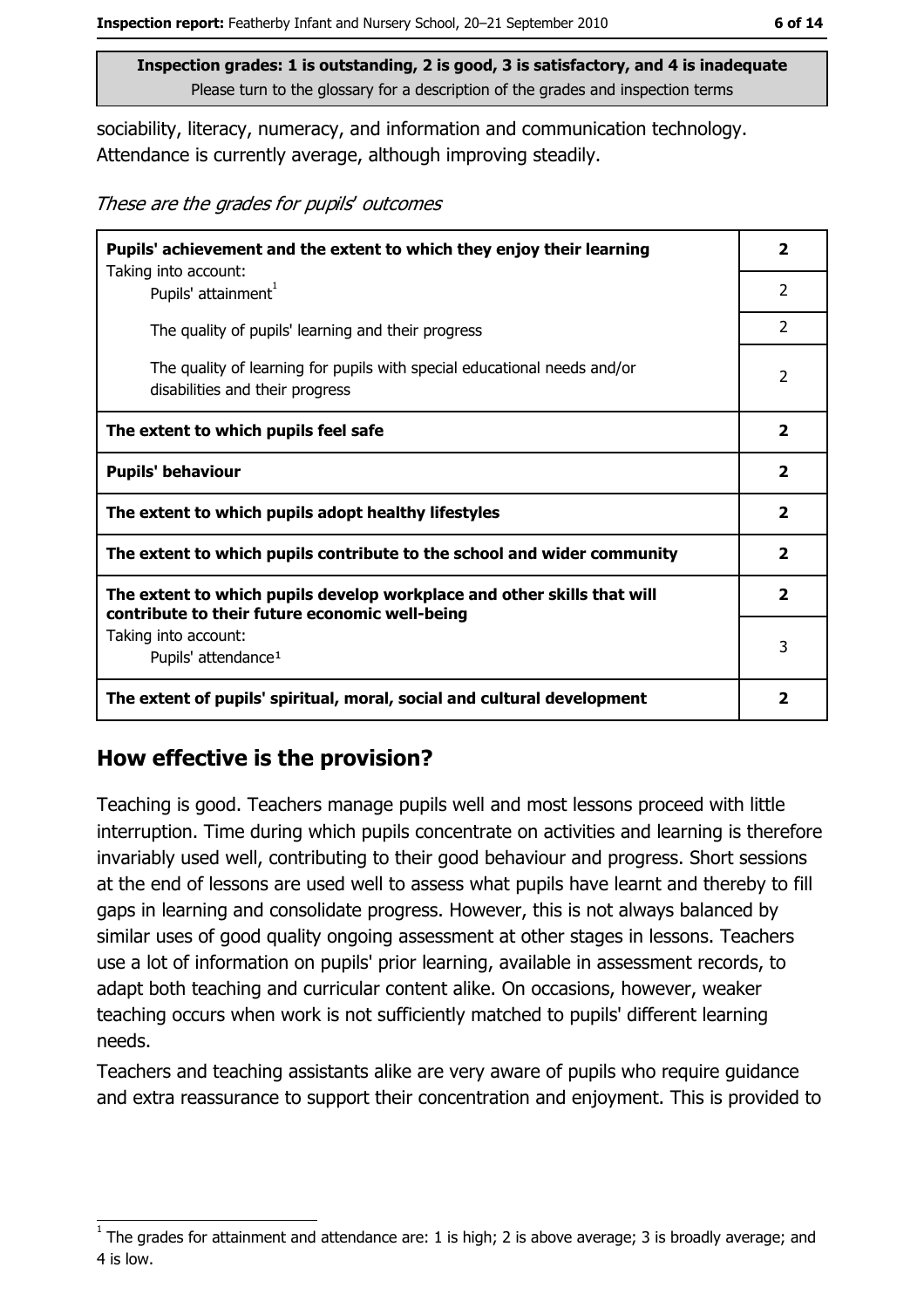a very high level and has a profound effect in keeping such pupils focused on their learning and progress. Advice and expertise from agencies beyond the school are sought quickly and highly conscientiously when the need arises. The special needs coordinator works closely with staff and parents and carers with considerable skill. The staff act upon her information very effectively and, as a result, pupils with special educational needs and/or disabilities make good progress. A recently appointed home/school liaison worker operates with similar effect and parents and carers who have worked with her are highly complimentary about the impact on their children's behaviour and work in school.

The curriculum contains all the subjects that it should and links and partnerships are used very well to enhance already strong personal, social and health education. Senior and subject leaders and other staff have been very active in using initiatives in mathematics and reading, especially to ensure that pupils attain at least average standards by the end of Year 2, despite often low starting points. The recent introduction of 'reading recovery' is a telling example. Its impact has spread far beyond just those pupils who were originally identified for inclusion in the programme.

| The quality of teaching                                                                                    |  |
|------------------------------------------------------------------------------------------------------------|--|
| Taking into account:<br>The use of assessment to support learning                                          |  |
| The extent to which the curriculum meets pupils' needs, including, where<br>relevant, through partnerships |  |
| The effectiveness of care, guidance and support                                                            |  |

## How effective are leadership and management?

The headteacher and senior staff use information well to address aspects of provision that require improvement. They are also alert to national or local initiatives and are very willing to introduce those that will support pupils' needs effectively, adapting teaching methods and the curriculum. The staff demonstrate willingness to follow their lead and manage effectively aspects and subjects for which they are responsible. Governors keep in close contact with the school and know its strengths and areas for improvement well, adopting a supportive and yet questioning approach. Parents and carers are extensively involved in the work of the school through a variety of means. These include coffee mornings, regular meetings to explain changes in what is taught, and how to help their children learn at home. Partnerships with other schools, agencies and experts are also managed and used very effectively. The management of procedures to ensure pupils are safeguarded is good, including robust procedures for first aid and ensuring race equality. Careful steps are taken to ensure that the needs of pupils or families in disadvantaged circumstances are addressed as effectively as possible, so anything that might discriminate against these pupils' progress is tackled. This includes pupils of all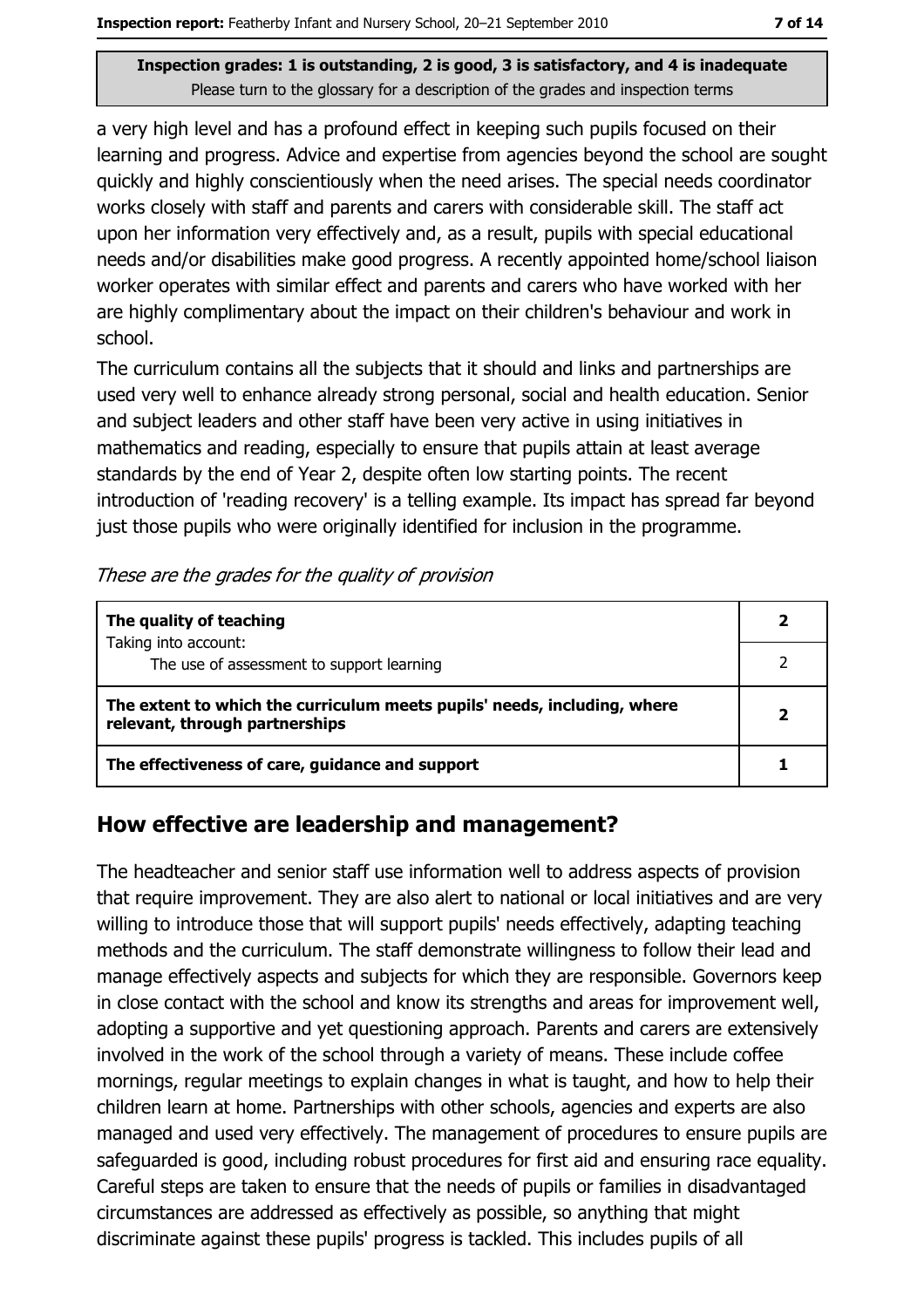backgrounds and ethnicity. This effective leadership and management results in outcomes that produce good value for money.

|  |  | These are the grades for leadership and management |
|--|--|----------------------------------------------------|
|  |  |                                                    |

| The effectiveness of leadership and management in embedding ambition and<br>driving improvement                                                                     | $\overline{\mathbf{2}}$ |
|---------------------------------------------------------------------------------------------------------------------------------------------------------------------|-------------------------|
| Taking into account:<br>The leadership and management of teaching and learning                                                                                      | 2                       |
| The effectiveness of the governing body in challenging and supporting the<br>school so that weaknesses are tackled decisively and statutory responsibilities<br>met | 2                       |
| The effectiveness of the school's engagement with parents and carers                                                                                                | 1                       |
| The effectiveness of partnerships in promoting learning and well-being                                                                                              | 1                       |
| The effectiveness with which the school promotes equality of opportunity and<br>tackles discrimination                                                              | $\overline{\mathbf{2}}$ |
| The effectiveness of safeguarding procedures                                                                                                                        | $\overline{\mathbf{2}}$ |
| The effectiveness with which the school promotes community cohesion                                                                                                 | 2                       |
| The effectiveness with which the school deploys resources to achieve<br>value for money                                                                             | $\overline{\mathbf{2}}$ |

## **Early Years Foundation Stage**

Much emphasis is evident in establishing routines to settle children quickly when they first arrive in the Nursery. Success is built on good initial contact with families, including home visits, so children and their parents and carers have already met some of the adults whom they will meet in school. These visits also provide opportunities to swap information, so individual needs are known and children can make progress quickly as soon as they begin school. Assessments soon after children enter indicate that attainment on entry is often below age-related expectations in some important areas, such as language development and communication. Records are kept meticulously in Nursery and Reception classes. Information about how children respond to activities across different areas of learning is gathered formally and informally. This indicates that learning and development are good and that children are increasingly reaching expected levels in the different areas of learning by the time they enter Year 1.

Independence and self-reliance are successfully encouraged and children thrive socially and across the areas of learning. Good leadership is ensuring that provision is of good quality and in some respects outstanding. For example, resources are tailored very effectively to meet individual requirements. The adults' questioning of children is often highly skilled, helping each child to understand at exactly the correct level for their stage of development. This was seen in a Reception class when questioning to a group of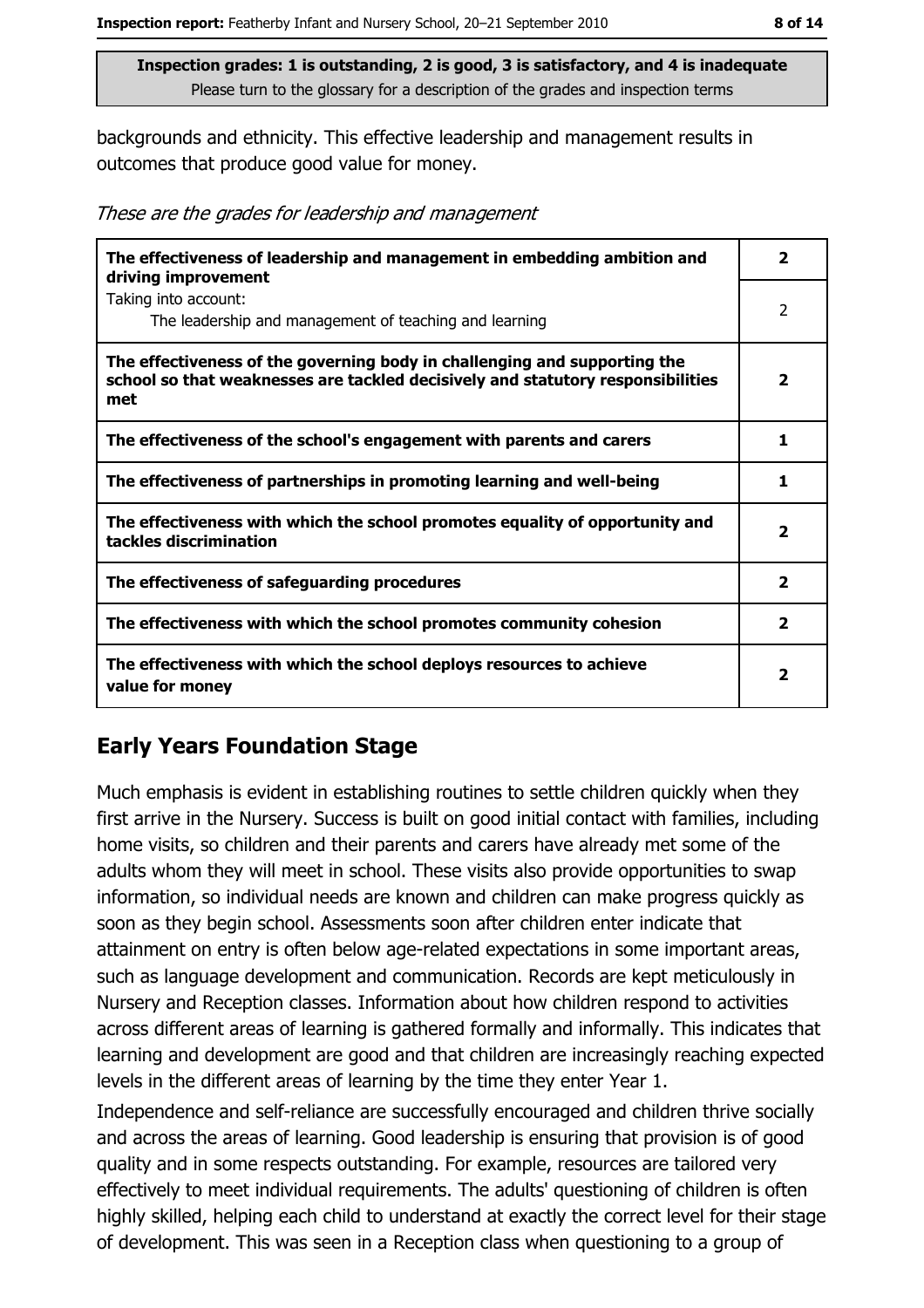children ensured that each individual understood how the numeral '3' described the number of shapes in their hands. Recent developments to the outside area in the Reception have enabled further refinements in planning and staff are very aware of how this might be used to raise learning and development to an outstanding level in the near future.

These are the grades for the Early Years Foundation Stage

| <b>Overall effectiveness of the Early Years Foundation Stage</b>                             | 2 |
|----------------------------------------------------------------------------------------------|---|
| Taking into account:<br>Outcomes for children in the Early Years Foundation Stage            |   |
| The quality of provision in the Early Years Foundation Stage                                 |   |
| The effectiveness of leadership and management of the Early Years<br><b>Foundation Stage</b> | 2 |

## **Views of parents and carers**

Parents' and carers' views expressed in questionnaires, letters and face-to-face conversations with an inspector were remarkably positive. Many complimentary comments were received, especially about how open and communicative the headteacher and staff are. Only very few negative responses emerged. Four parents suggested that unacceptable behaviour is not dealt with effectively. However, during this inspection inspectors saw very little poor behaviour and this was soon resolved. Pupils who were asked expressed the view that their friends behave well and that they are proud of each other's accomplishments.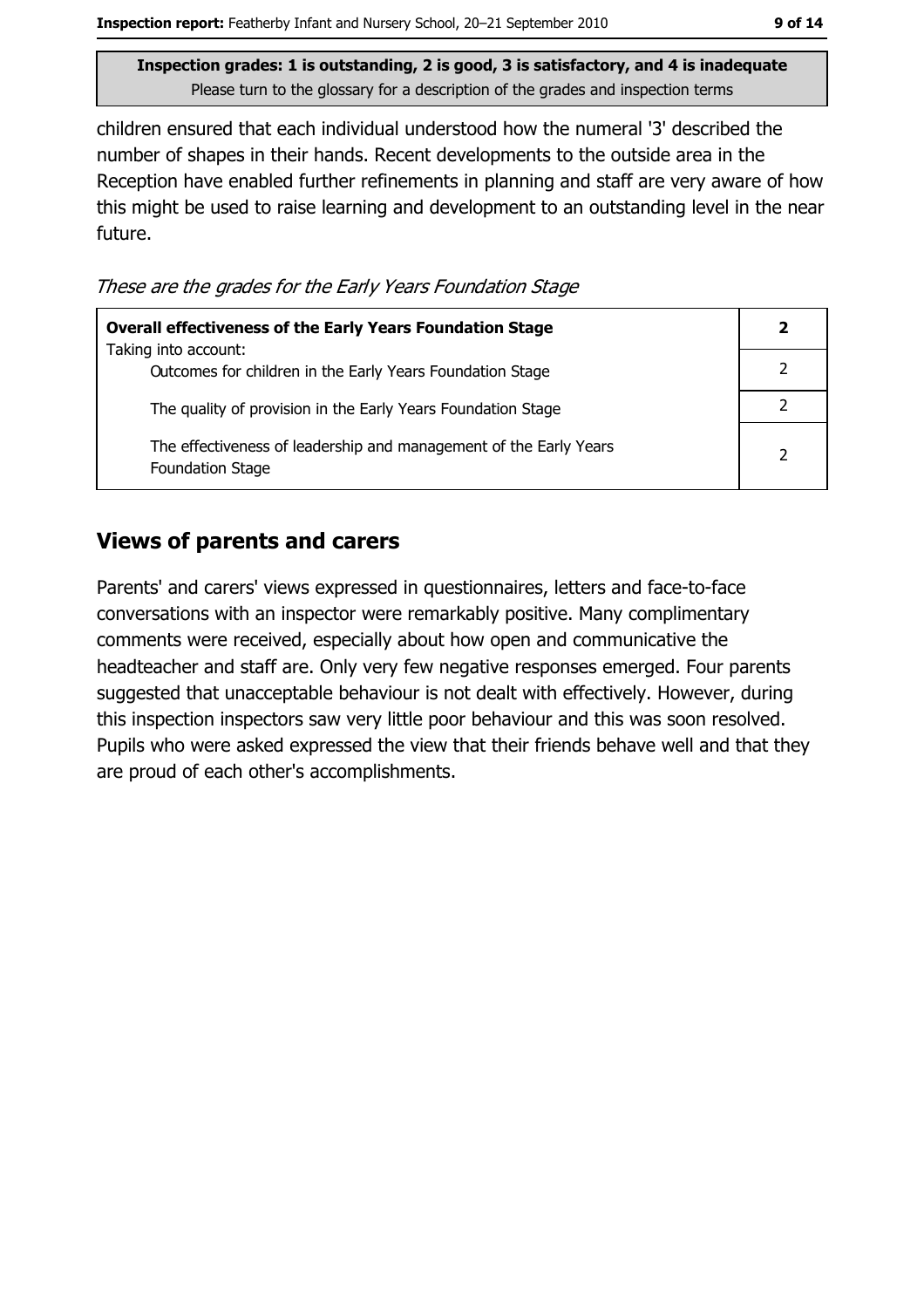#### Responses from parents and carers to Ofsted's questionnaire

Ofsted invited all the registered parents and carers of pupils registered at Featherby Infant and Nursery School to complete a questionnaire about their views of the school.

In the questionnaire, parents and carers were asked to record how strongly they agreed with 13 statements about the school.

The inspection team received 56 completed questionnaires by the end of the on-site inspection. In total, there are 327 pupils registered at the school.

| <b>Statements</b>                                                                                                                                                                                                                                       | <b>Strongly</b><br><b>Agree</b> |               | <b>Disagree</b><br><b>Agree</b> |               |                |                | <b>Strongly</b><br>disagree |                |
|---------------------------------------------------------------------------------------------------------------------------------------------------------------------------------------------------------------------------------------------------------|---------------------------------|---------------|---------------------------------|---------------|----------------|----------------|-----------------------------|----------------|
|                                                                                                                                                                                                                                                         | <b>Total</b>                    | $\frac{1}{2}$ | <b>Total</b>                    | $\frac{0}{0}$ | <b>Total</b>   | $\frac{0}{0}$  | <b>Total</b>                | $\frac{1}{2}$  |
| My child enjoys school                                                                                                                                                                                                                                  | 33                              | 59            | 23                              | 39            | 0              | 0              | $\Omega$                    | 0              |
| The school keeps my child<br>safe                                                                                                                                                                                                                       | 36                              | 64            | 20                              | 36            | 0              | 0              | 0                           | $\mathbf 0$    |
| The school informs me<br>about my child's progress                                                                                                                                                                                                      | 27                              | 48            | 27                              | 48            | $\mathbf{1}$   | $\overline{2}$ | 1                           | $\overline{2}$ |
| My child is making enough<br>progress at this school                                                                                                                                                                                                    | 26                              | 46            | 28                              | 50            | $\mathbf{1}$   | $\overline{2}$ | 0                           | 0              |
| The teaching is good at this<br>school                                                                                                                                                                                                                  | 34                              | 61            | 20                              | 36            | 0              | 0              | $\mathbf{1}$                | $\overline{2}$ |
| The school helps me to<br>support my child's learning                                                                                                                                                                                                   | 28                              | 50            | 24                              | 43            | $\mathbf{1}$   | $\overline{2}$ | 1                           | $\overline{2}$ |
| The school helps my child to<br>have a healthy lifestyle                                                                                                                                                                                                | 37                              | 66            | 19                              | 34            | $\mathbf 0$    | 0              | 0                           | $\mathbf 0$    |
| The school makes sure that<br>my child is well prepared for<br>the future (for example<br>changing year group,<br>changing school, and for<br>children who are finishing<br>school, entering further or<br>higher education, or<br>entering employment) | 27                              | 48            | 22                              | 39            | $\mathbf{1}$   | 2              | $\mathbf 0$                 | $\mathbf 0$    |
| The school meets my child's<br>particular needs                                                                                                                                                                                                         | 27                              | 48            | 27                              | 48            | 0              | 0              | 0                           | 0              |
| The school deals effectively<br>with unacceptable behaviour                                                                                                                                                                                             | 21                              | 38            | 28                              | 50            | 4              | $\overline{7}$ | 0                           | $\mathbf 0$    |
| The school takes account of<br>my suggestions and<br>concerns                                                                                                                                                                                           | 21                              | 38            | 32                              | 57            | $\overline{2}$ | 4              | 0                           | 0              |
| The school is led and<br>managed effectively                                                                                                                                                                                                            | 33                              | 59            | 23                              | 41            | 0              | 0              | $\mathbf 0$                 | $\mathbf 0$    |
| Overall, I am happy with my<br>child's experience at this<br>school                                                                                                                                                                                     | 33                              | 59            | 23                              | 41            | $\mathbf 0$    | 0              | $\mathbf 0$                 | $\mathbf 0$    |

The table above summarises the responses that parents and carers made to each statement. The percentages indicate the proportion of parents and carers giving that response out of the total number of completed questionnaires. Where one or more parents and carers chose not to answer a particular question, the percentages will not add up to 100%.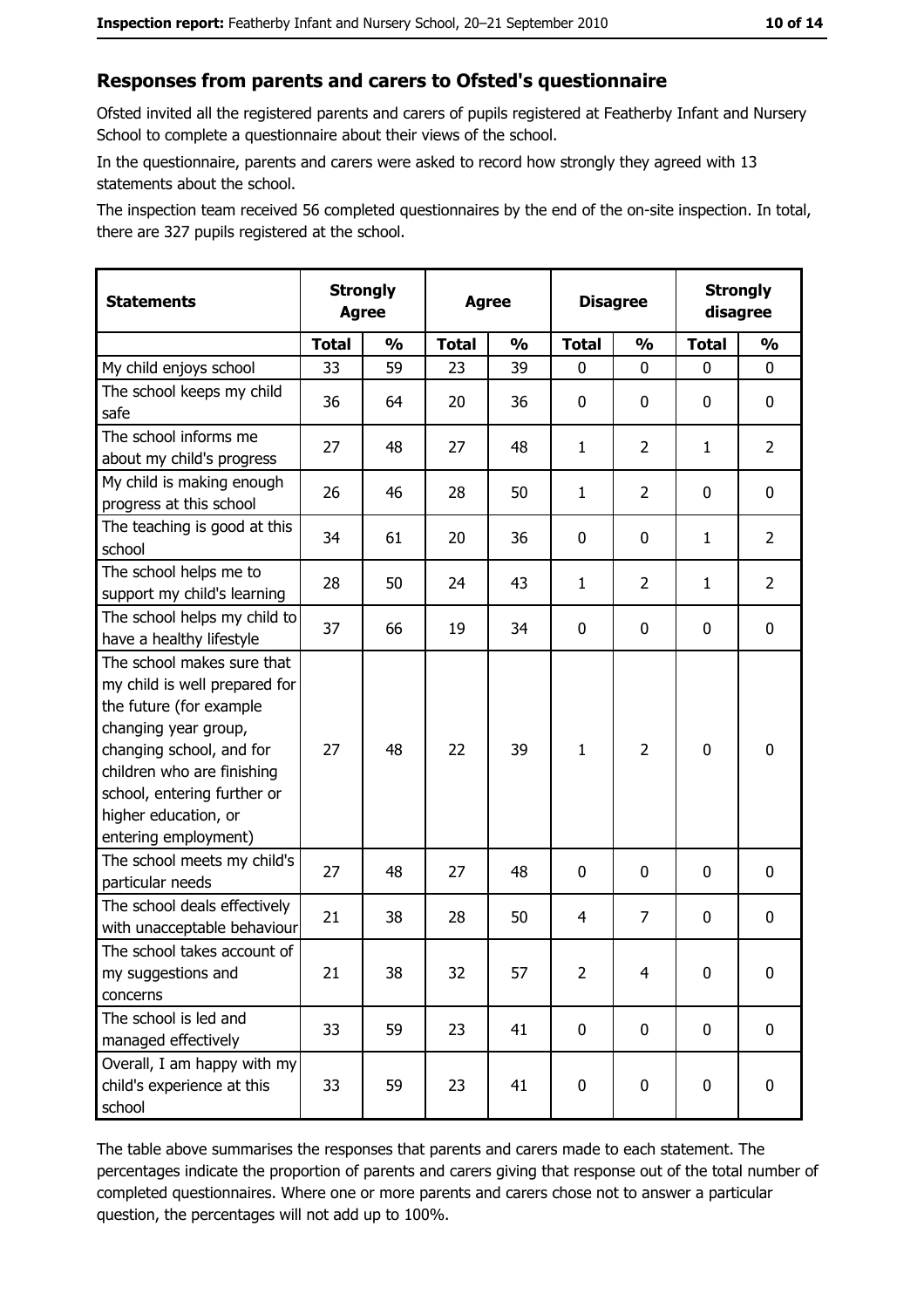# Glossary

| <b>Grade</b> | <b>Judgement</b> | <b>Description</b>                                                                                                                                                                                                               |
|--------------|------------------|----------------------------------------------------------------------------------------------------------------------------------------------------------------------------------------------------------------------------------|
| Grade 1      | Outstanding      | These features are highly effective. An oustanding<br>school provides exceptionally well for its pupils' needs.                                                                                                                  |
| Grade 2      | Good             | These are very positive features of a school. A school<br>that is good is serving its pupils well.                                                                                                                               |
| Grade 3      | Satisfactory     | These features are of reasonable quality. A satisfactory<br>school is providing adequately for its pupils.                                                                                                                       |
| Grade 4      | Inadequate       | These features are not of an acceptable standard. An<br>inadequate school needs to make significant<br>improvement in order to meet the needs of its pupils.<br>Ofsted inspectors will make further visits until it<br>improves. |

## What inspection judgements mean

#### **Overall effectiveness of schools**

|                       | Overall effectiveness judgement (percentage of<br>schools) |      |                     |                   |
|-----------------------|------------------------------------------------------------|------|---------------------|-------------------|
| <b>Type of school</b> | <b>Outstanding</b>                                         | Good | <b>Satisfactory</b> | <b>Inadequate</b> |
| Nursery schools       | 58                                                         | 36   | 4                   | $\overline{2}$    |
| Primary schools       | 8                                                          | 43   | 40                  | 9                 |
| Secondary schools     | 10                                                         | 35   | 42                  | 13                |
| Sixth forms           | 13                                                         | 39   | 45                  | 3                 |
| Special schools       | 33                                                         | 42   | 20                  | 4                 |
| Pupil referral units  | 18                                                         | 40   | 29                  | 12                |
| All schools           | 11                                                         | 42   | 38                  | 9                 |

New school inspection arrangements were introduced on 1 September 2009. This means that inspectors now make some additional judgements that were not made previously.

The data in the table above are for the period 1 September 2009 to 31 March 2010 and are the most recently published data available (see www.ofsted.gov.uk). Please note that the sample of schools inspected during the autumn and spring terms 2009/10 was not representative of all schools nationally, as weaker schools are inspected more frequently than good or outstanding schools.

Percentages are rounded and do not always add exactly to 100. Secondary school figures include those that have sixth forms, and sixth form figures include only the data specifically for sixth form inspection judgements.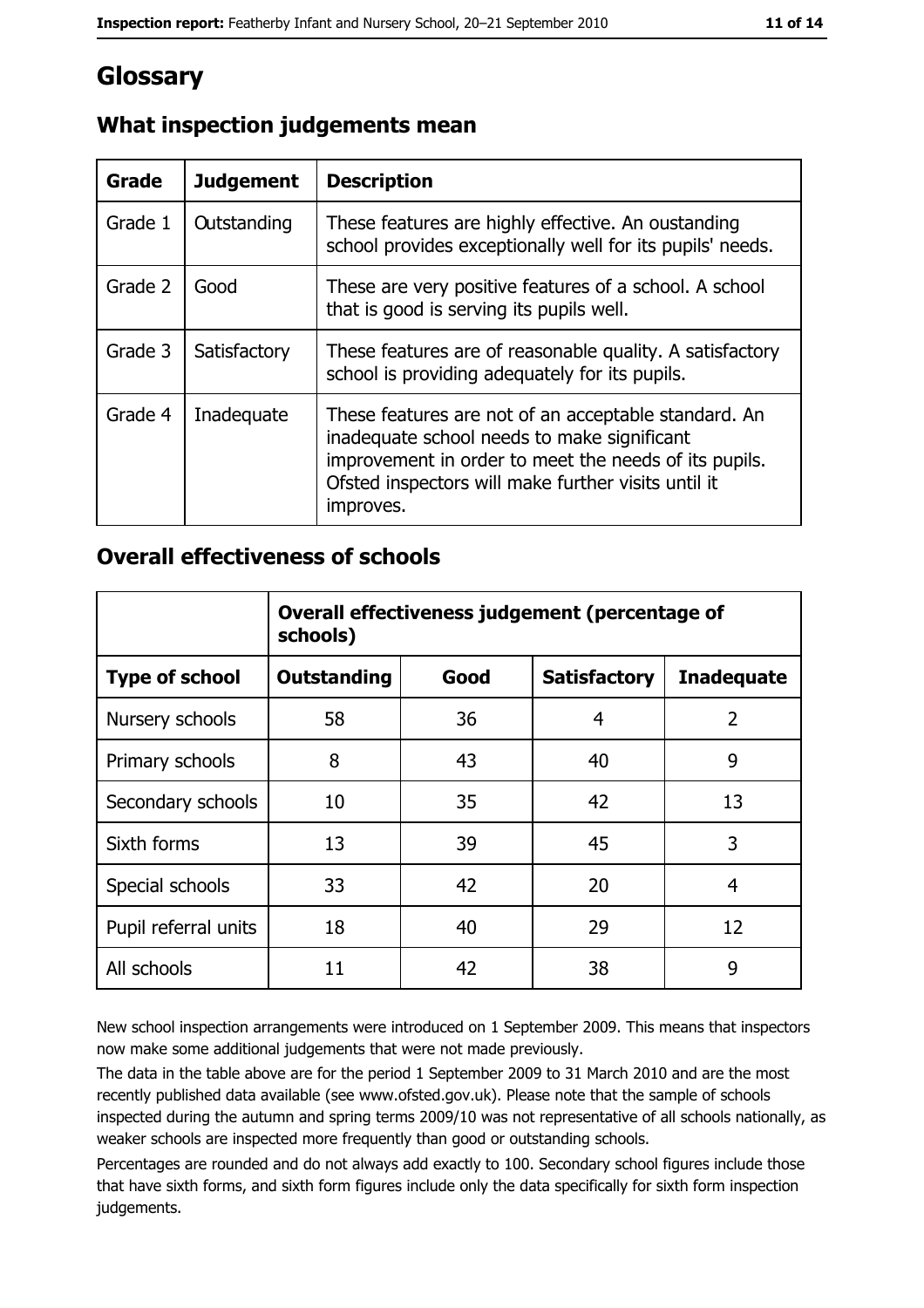# **Common terminology used by inspectors**

| Achievement:                  | the progress and success of a pupil in<br>their learning, development or training.                                                                                                                                                                                                                           |
|-------------------------------|--------------------------------------------------------------------------------------------------------------------------------------------------------------------------------------------------------------------------------------------------------------------------------------------------------------|
| Attainment:                   | the standard of the pupils' work shown by<br>test and examination results and in<br>lessons.                                                                                                                                                                                                                 |
| Capacity to improve:          | the proven ability of the school to<br>continue improving. Inspectors base this<br>judgement on what the school has<br>accomplished so far and on the quality of<br>its systems to maintain improvement.                                                                                                     |
| Leadership and management:    | the contribution of all the staff with<br>responsibilities, not just the headteacher,<br>to identifying priorities, directing and<br>motivating staff and running the school.                                                                                                                                |
| Learning:                     | how well pupils acquire knowledge,<br>develop their understanding, learn and<br>practise skills and are developing their<br>competence as learners.                                                                                                                                                          |
| <b>Overall effectiveness:</b> | inspectors form a judgement on a school's<br>overall effectiveness based on the findings<br>from their inspection of the school. The<br>following judgements, in particular,<br>influence what the overall effectiveness<br>judgement will be.                                                               |
|                               | The school's capacity for sustained<br>improvement.<br>Outcomes for individuals and groups<br>of pupils.<br>The quality of teaching.<br>The extent to which the curriculum<br>meets pupil's needs, including where<br>relevant, through partnerships.<br>The effectiveness of care, guidance<br>and support. |
| Progress:                     | the rate at which pupils are learning in<br>lessons and over longer periods of time. It<br>is often measured by comparing the<br>pupils' attainment at the end of a key<br>stage with their attainment when they<br>started.                                                                                 |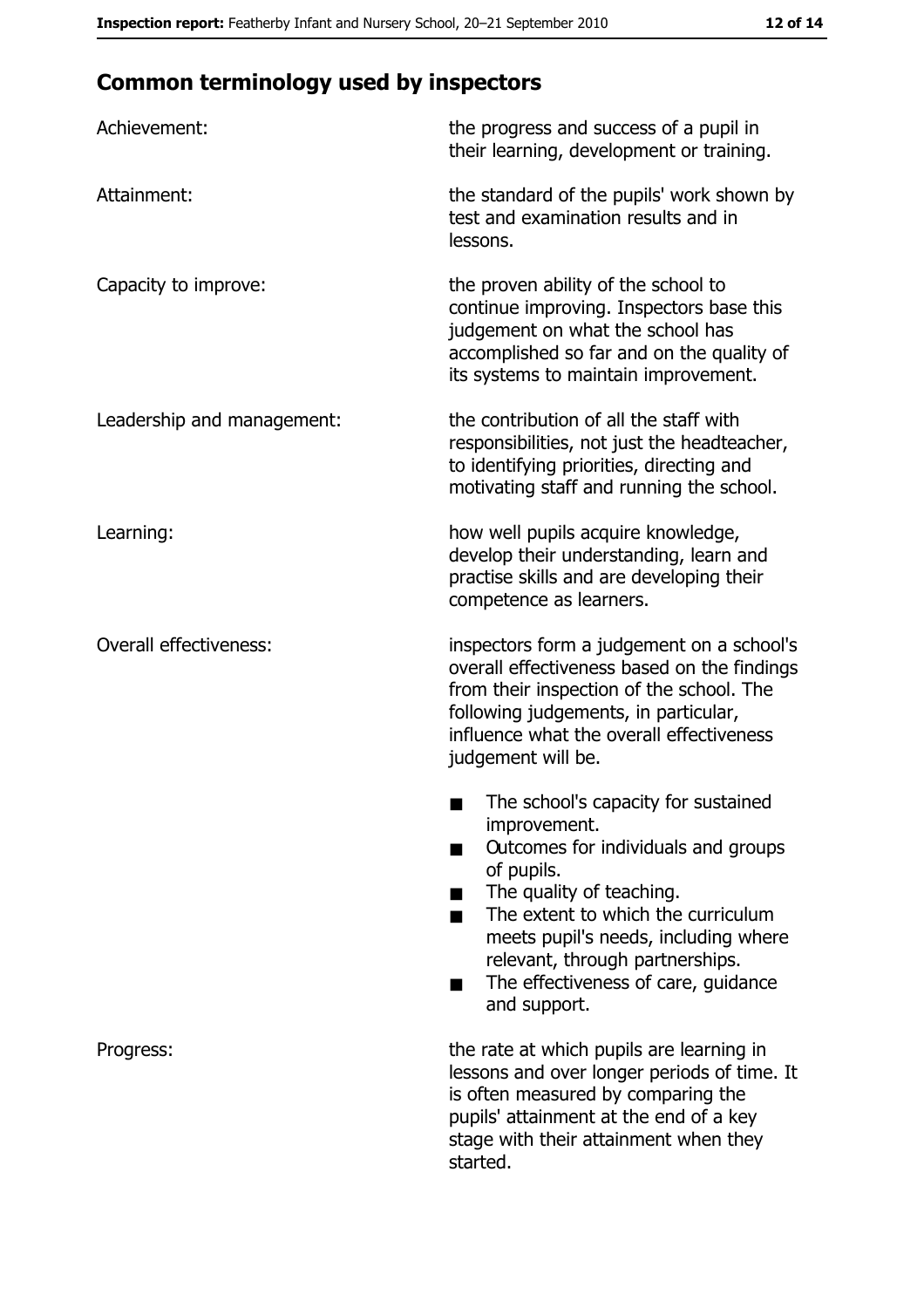This letter is provided for the school, parents and carers to share with their children. It describes Ofsted's main findings from the inspection of their school.



#### 22 September 2010

Dear Children

Inspection of Featherby Infant and Nursery School, Gillingham, ME8 6PD

Thank you for being so helpful and willing to talk to the other inspectors and me when we came to your school. You helped a huge amount to make the two days go well. We all enjoyed speaking to you and visiting your lessons. It is great that so many of you told us that you like school a lot. All of the children to whom we spoke thought that Featherby Infant is a good school and we agree with them.

You will see some of the main things that we found out in this list:

- Your teachers teach you well, so you do well in your lessons and make good  $\blacksquare$ progress.
- All the adults in school care for you very well indeed and the staff and your parents  $\blacksquare$ and carers work together very closely to make sure that everything works well for you.
- You behave well.  $\blacksquare$
- You know a lot about how to eat healthily and you feel safe at school.
- You show strong willingness to do jobs that help your teachers to run the school.  $\blacksquare$ Having Peacemakers in school is a very good idea and they do their job extremely well.

The staff and the governing body have good ideas to make your school even better.  $\blacksquare$ Here are two things to help improve your school further:

- We would like the staff to use all the things they know about your progress to plan  $\blacksquare$ vour work even better.
- We would like all of you to have more opportunities to hear about people up and down the country and overseas, and to learn even more about their lives.

You can all help, too, by continuing to work hard. We hope that you will always enjoy school as much as you do now.

Yours sincerely

John W. Paull

Lead inspector